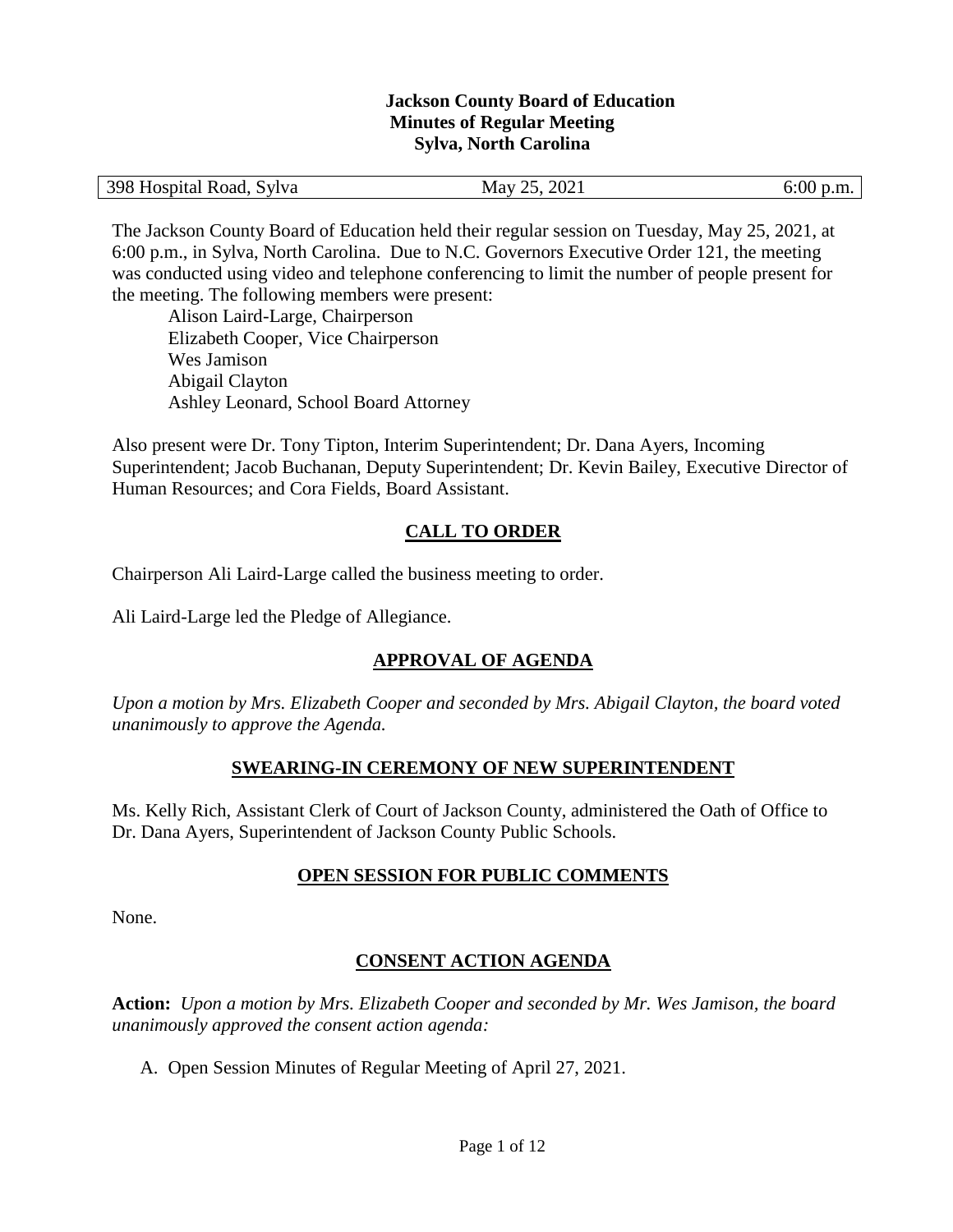## **INFORMATION AGENDA**

A. **Agenda Item**: Superintendent's Report

**Presenter:** Dr. Tony Tipton, Interim Superintendent

Dr. Tipton gave his final report as Interim Superintendent of Jackson County Public Schools. He thanked the board and staff for making him feel welcome. Dr. Tipton said that during times of difficulties and dealing with the stress of COVID-19, JCPS staff showed the best of their character. He wished Dr. Ayers the best of luck as she assumes her position as Superintendent of Jackson County Public Schools.

- B. **Agenda Item**: Student Achievement Update **Presenter:** School Principals
	- 1. Melanie Jacobs, Jackson County Early College Principal, informed the board that 30 students graduated from JCEC and she shared the following student accomplishments:
		- a. Gabriella Beauchemin WCU Madison Scholarship.
		- b. Emma Budden NCCS Excellence Award, NC State University Goodnight Scholarship, WNC Regional Scholarship.
		- c. Illana Hoyorzabal Opportunity Scholarship for Dreamers.
		- d. Gabriela Salgado Rivera Opportunity Scholarship for Dreamers.
		- e. Madeline Metz Robertson Scholarship at UNC-Chapel Hill, Robert Scholl Leadership Award from SCC.
		- f. Tessa Omer Wallace L. Reams Scholarship at NC State.
		- g. Alexander Smith New Century Scholars at WCU.
		- h. Maxime Thai Pack Promise Scholarship to NC State University.
	- 2. Angela Lunsford, Jackson Community School Principal, shared the following student accomplishments:
		- a. Mary Kate Bailey named Sylva Rotary Student of the Month.
		- b. Hailie Tadlock First place in the Youth Art Month at WCU Art Show.
		- c. Mary Kate Bailey, Alaina Crisp, TJ Hedden, Lelia Johnson, Isaac Martin, Allee McCoy, Cheyanne Petit, Hailie Tadlock, Thomas Tracey, Natalie Woodring – Student of the Month Nominees.
	- 3. Evelyn Graning, Smoky Mountain High School Principal, shared the following information: 217 graduates persevered during a difficult year. SMHS students received more than 500K in scholarships. The SMHS Academic Awards will be held on May  $31<sup>st</sup>$  at 7 p.m.
	- 4. Teri Walawender, Blue Ridge School Principal, informed the board that BREC students received more than 66K in scholarships.

## C. **Agenda Item**: Summer Programming Update

**Presenter:** Angie Dills, Chief Academic Officer

Mrs. Dills updated the board that EOG/EOC testing is underway and going well. She said that summer programming will begin June  $14<sup>th</sup>$  and run through July 30<sup>th</sup>, with more than 550 students registered. 92 faculty and staff have been contracted including teachers, teacher assistants, special education service providers, speech pathologists, occupational therapists, student support specialists and nursing staff at three locations – Fairview Elementary School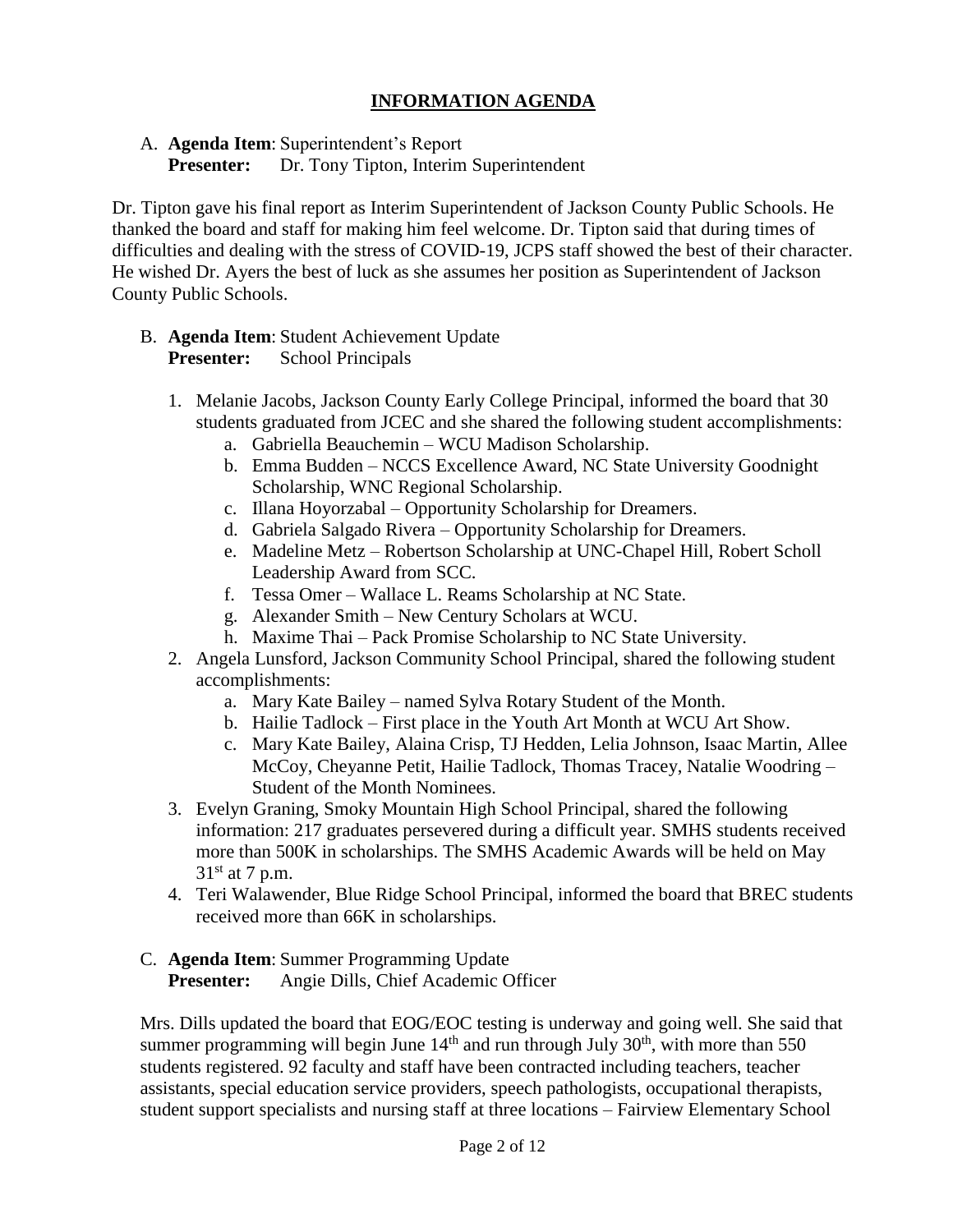for K-8<sup>th</sup>, Blue Ridge School for K-12<sup>th</sup>, and Smoky Mountain High School for 9<sup>th</sup> -12<sup>th</sup>. K-8<sup>th</sup> grade student scheduling will consist of blocks of reading, math, science, physical activities and various enrichment options that include STEM, art, music, and social/emotional learning activities.  $9<sup>th</sup>$  through  $12<sup>th</sup>$  grade students will be receiving both face-to-face instruction and online credit recovery and each student's schedule will be designed to meet his/her graduation needs.

## D. **Agenda Item**: 21 CCLC Summer Mini Grant

**Presenter:** Laura Dills, Executive Director of Federal Programs

Mrs. Dills informed the board that JCPS has been granted a \$300,000 21<sup>st</sup> Century Learning Summer Mini-Grant to support the summer academic programs. JCPS is one of only two districts in the Western region who received this grant. Funds from the grant will allow JCPS to extend the program from a 23 day program to a 34 day program to provide additional instructional time for students to extend the Fairview location to provide aftercare from 3:00 to 5:30 to better support working families. The grant is a reimbursement grant which must be spent out by September 30, 2021.

## E. **Agenda Item**: JCPS Sports Wrap-Up

**Presenter:** Dr. Kevin Bailey, Executive Director of Human Resources

Dr. Bailey updated the board on the following sports program highlights:

- 1. The schools are passing out updated physical forms and athletic participation folders for student athletes the last three week of school.
- 2. Summer workouts will begin the week after graduation.
- 3. The SMHS Softball team are Mountain 6 Conference Champions This is the first softball conference championship in school history. Seven players were named allconference: Allanah Hopkins, Pitcher of the Year; KJ Ammons, Player of the Year; Kennedy Stewman; Katie Allison; Ashton Buchanan; Xalia Spencer; and Bailey Cloer.
- 4. Morgan Dillard was named Mountain 6 Coach of the Year.
- 5. Katie Allison Committed to play softball at Greensboro College.
- 6. The women's golf team sent 4 players to Regionals and had 5 earn all-conference honors; Allison Macke; Autumn Burtt; Madison Stillwell; Addison Buchanan; Payton Broom. Regional Qualifiers: Allison Macke; Autumn Burtt; Madison Stillwell; Payton Broom.
- 7. Congratulations to Dustin Stephens, who signed to play football at North Greenville. He was recruited by SMHS alum Al DeGraffenreid. Dustin was all conference this past year in football and was player of the year in the last year.
- 8. MS Cross Country team competed in the Middle School Championship run.
- 9. MS Volleyball won their first game in program history.
- 10. First year for MS District Basketball to compete in both Men's and Women's Basketball.
- 11. MS Track and Field competed in the Middle School Championship competition.
- 12. MS Wrestling will be competing in the Individual Championships on Thursday, May  $27<sup>th</sup>$  at Madison.
- 13. Baseball beat Rugby in the Semifinals, 14-13 last night, and will be playing for the Middle School Championship tomorrow at 4:30 against Waynesville Middle.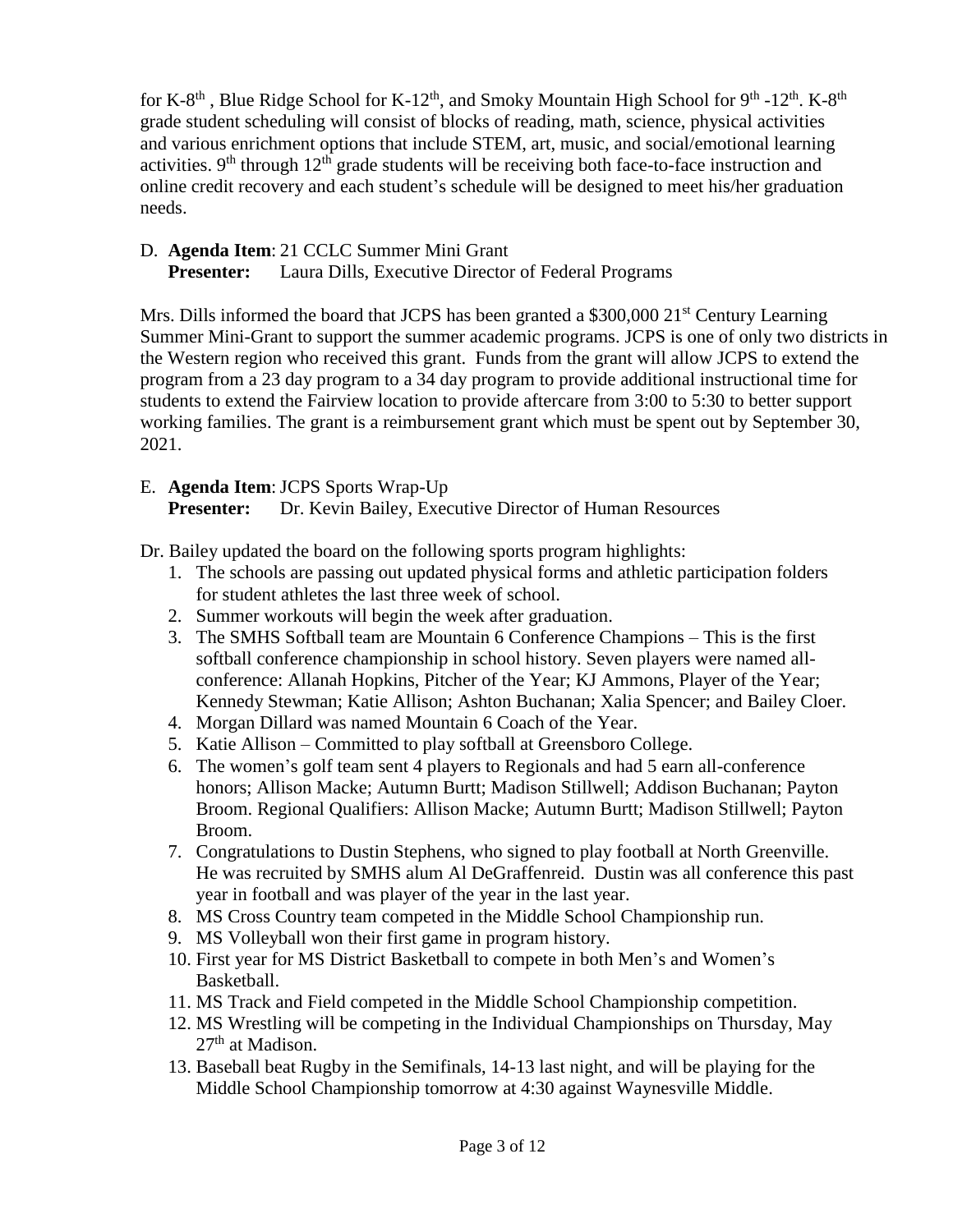F. **Agenda Item**: Annual DPI Transportation Department Inspection Update **Presenter:** Josh Francis, Transportation Director

Mr. Francis updated the board about the annual DPI Transportation Audit and Inspection. The audit addresses school bus inspections, school bus inspector's performance, school bus maintenance records and inventory of parts. Mr. Francis state that the inspection results were great. On Yellow buses score was 12.5, down from 49.25 last year. White bus score was 15.0 down from 75 last year. Mr. Francis stated that the amazing accomplishment was due to the teamwork that the Transportation Department has shown. He said that the mechanics, coordinator, fuel truck driver, inventory clerk, bus drivers, and shop foreman's hard work and dedication to the students of JCPS have really shined this year. Mr. Francis recognized Brandon Bennett for a perfect score; Ricky Morgan, Mechanic; Woody Dotson, Coordinator; and Bryan Brooks, who recertified his bus inspection license with a 96% score.

G. **Agenda Item**: Declared Surplus **Presenter:** Josh Francis, Transportation Director

Mr. Francis informed the board that the bus garage has declared Vehicle #8005 - 2008 Chevy Trail Blazer VIN # 1GNDT13S482105112 as surplus and it will be sold on govdeals.com.

H. **Agenda Item**: Unaudited Financial Summary Presenter: Kristie Walker, Chief Financial Officer

Mrs. Walker presented the Unaudited Financial Summary as of May 25, 2021.

## **ACTION AGENDA**

A. **Agenda Item:**Budget Amendments **Presenter:** Mrs. Kristie Walker, Chief Financial Officer

Mrs. Walker presented budget amendments to the Local Current Expense Fund, State Public School Fund, Federal Grants Fund, Child Nutrition Fund, and Other Specific Revenue Fund and asked for board approval.

**Action**: *Upon a motion by Mrs. Elizabeth Cooper and seconded by Mrs. Abigail Clayton, the board voted unanimously to approve the budget amendments and transfers to the Local Current Expense Fund, State Public School Fund, Federal Grants Fund, Child Nutrition Fund, and Other Specific Revenue Fund.*

B. **Agenda Item:**CVES Mascot Approval **Presenter:** Dr. Tony Tipton, Interim Superintendent

Dr. Tipton reviewed the process of selecting the new mascot at Cullowhee Valley Elementary School. He thanked the students and staff of Cullowhee Valley Elementary School for their work on selecting the Wolves for the new mascot and asked for board approval.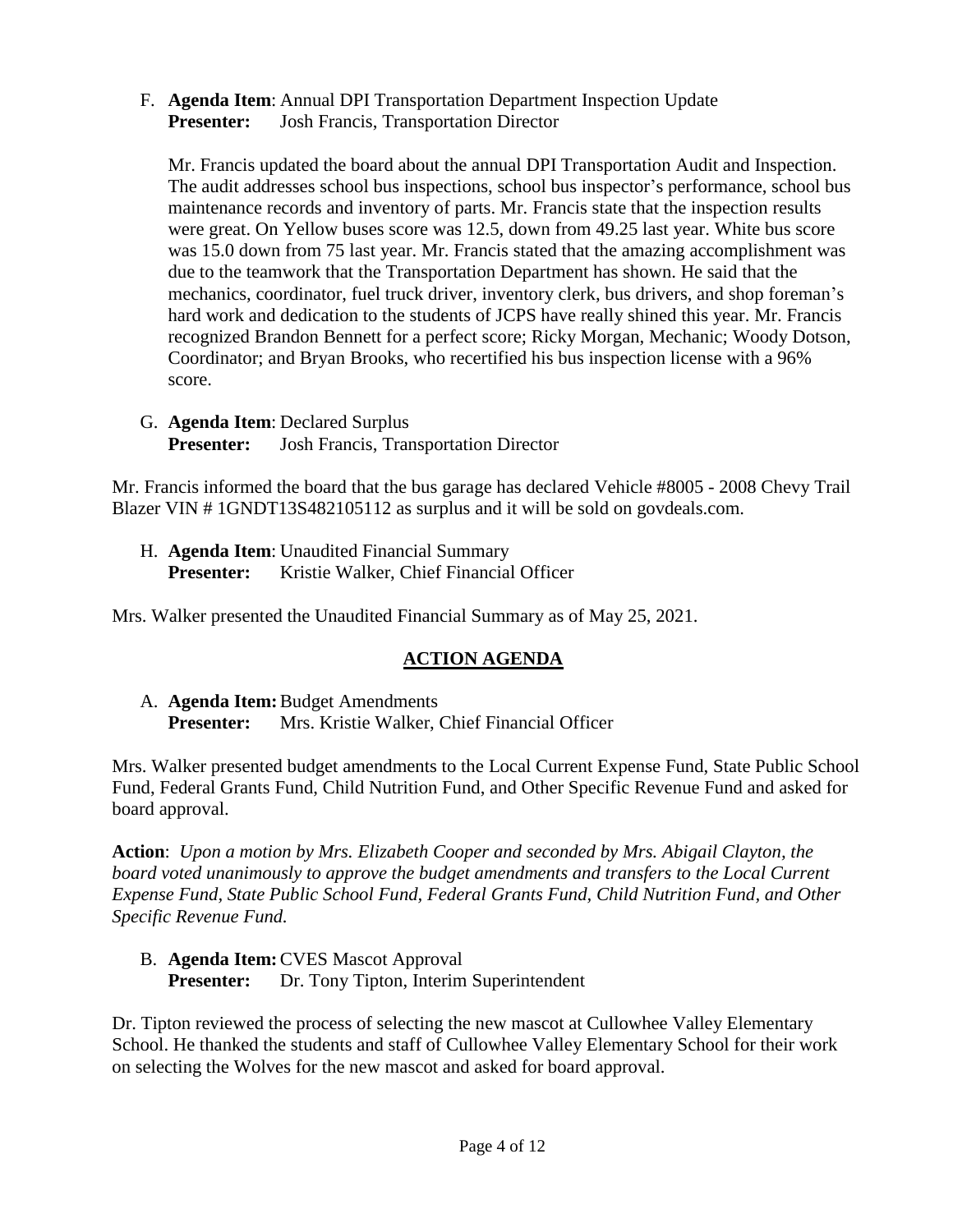**Action**: *Upon a motion by Mrs. Elizabeth Cooper and seconded by Mr. Wes Jamison, the board voted unanimously to approve the Wolves for the mascot of Cullowhee Valley Elementary School.*

C. **Agenda Item:**Reappointment of Lambert Wilson to SCC Board of Trustees Presenter: Dr. Tony Tipton, Interim Superintendent

The Swain County Board of Education requested approval for Mr. Lambert Wilson to be reappointed to SCC Board of Trustees for the term of July 1, 2021 to June 30, 2025. Because Jackson County Board of Education also has approval authority, Dr. Tipton asked for board approval for Mr. Wilson to be reappointed to the SCC Board of Trustees.

**Action**: *Upon a motion by Mrs. Elizabeth Cooper and seconded by Mrs. Abigail Clayton, the board voted unanimously to approve the reappointment of Lambert Wilson to the SCC Board of Trustees for the term of July 1, 2021 to June 20, 2025.*

D. **Agenda Item:** 2021-2022 School Nutrition Bid Approval **Presenter:** Mrs. Laura Cabe, School Nutrition Director

Mrs. Cabe presented the 2021-2022 School Nutrition Bids and asked for board approval.

**Action**: *Upon a motion by Mrs. Elizabeth Cooper and seconded by Mr. Wes Jamison, the board voted unanimously to approve the 2021-2022 School Nutrition bids.*

E. **Agenda Item:** Fairview Elementary School Carpeting Purchase Approval **Presenter:** Jason Watson, Director of Operations and Logistics

Mr. Watson presented a bid for the replacement of carpeting at Fairview Elementary School and asked for board approval.

**Action**: *Upon a motion by Mrs. Elizabeth Cooper and seconded by Mrs. Abigail Clayton, the board voted unanimously to approve the purchase of replacement carpeting for Fairview Elementary School.*

F. **Agenda Item:** Smoky Mountain High School Annual Roof Maintenance Approval **Presenter:** Jason Watson, Director of Operations and Logistics

Mr. Watson presented the proposal for the annual roof inspection and scheduled maintenance for Smoky Mountain High School and asked for board approval.

**Action**: *Upon a motion by Mrs. Elizabeth Cooper and seconded by Mr. Wes Jamison, the board voted unanimously to approve the Smoky Mountain High School Annual Roof Maintenance proposal.*

G. **Agenda Item:** NC Vocational Rehabilitation Services Third Party Budget Agreement **Presenter:** Kelly Doppke, Student Support Services Director

Mrs. Doppke presented the NC Vocational Rehabilitation Services Third Party Budget Agreement and asked for board approval.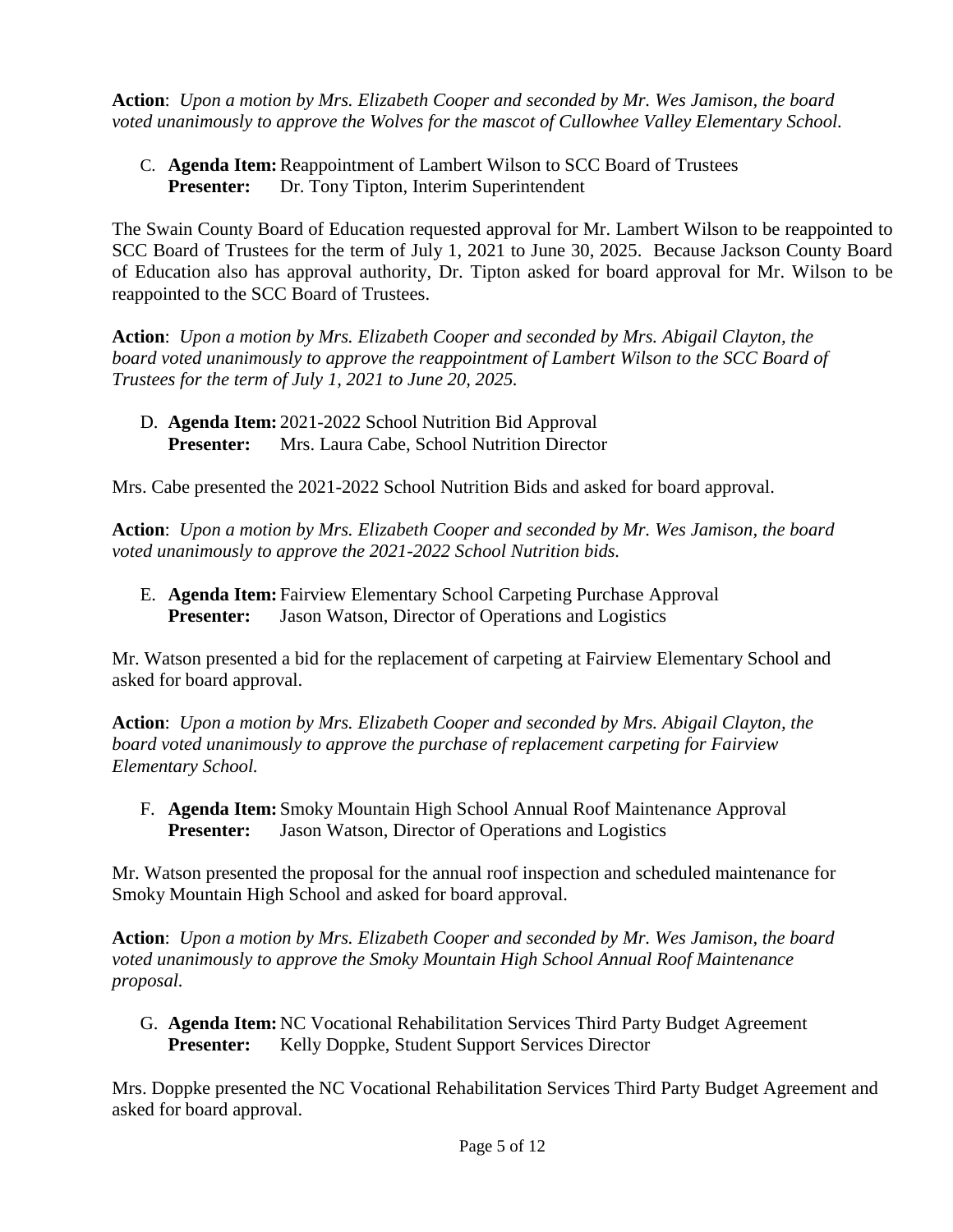**Action**: *Upon a motion by Mrs. Elizabeth Cooper and seconded by Mrs. Abigail Clayton, the board voted unanimously to approve the NC Vocational Rehabilitation Services Third Party Budget Agreement.*

## **CLOSED SESSION**

*The board unanimously approved a motion by Mrs. Elizabeth Cooper and seconded by Mr. Wes Jamison, to enter into closed session pursuant to G.S. 143.318.11 for the following purposes: under subsection; (a) (1) to prevent the disclosure of privileged or confidential personnel information pursuant to G.S. 115C-319-32 and (a) (3) to discuss matters protected by attorneyclient privilege.* 

*Upon a motion by Mrs. Elizabeth Cooper and seconded by Mr. Wes Jamison, the board voted unanimously to return to open session.*

## **OPEN SESSION**

## **PERSONNEL ACTION AGENDA**

**Action:** *Upon a motion made by Mrs. Elizabeth Cooper and seconded by Mr. Wes Jamison, the board voted unanimously to approve the personnel agenda as recommended by Mr. Buchanan. The board unanimously approved the following recommendations:*

#### **Employee Recommendations:**

- 1. Alcantar, Elena School Nutrition Assistant, BRS
- 2. Ayers, Chloe Afterschool Assistant, FES
- 3. Bollinger, Anthony Technology Technician I, Central Office
- 4. Brown, Rebecca EC Teacher, CVES
- 5. Clayton, Heather Teacher, SMHS
- 6. Dills, Alexis Teacher, FES
- 7. Dodson, Kaitlyn Teacher, SMES
- 8. Hammer, Kelly EC Teacher, CVES
- 9. Hilliard, Amanda Teacher, SMHS
- 10. Larsen, Alex Band Director-Instructor, SMHS
- 11. Massey, Garrison Teacher, SMHS
- 12. Mathis, Cassandra "Sandy" Office Receptionist, FES
- 13. McAllister, Carla Teacher, FES
- 14. Morris, McKinley Teacher, SMHS
- 15. Moss, Keagan Afterschool Assistant, FES
- 16. Olson, Christi Afterschool Assistant, CVES
- 17. Parham, Carleen School Data Manager, FES
- 18. Rockwell, Annette Speech Language Pathologist, BRS and BREC
- 19. Smithdeal, Erica Student Support Specialist, BRS and BREC
- 20. Thomas, Christopher Temporary Technology Technician I, Central Office
- 21. Wright, Heather Teacher, SMHS

#### **Employee Recommendations – Summer Academic Program**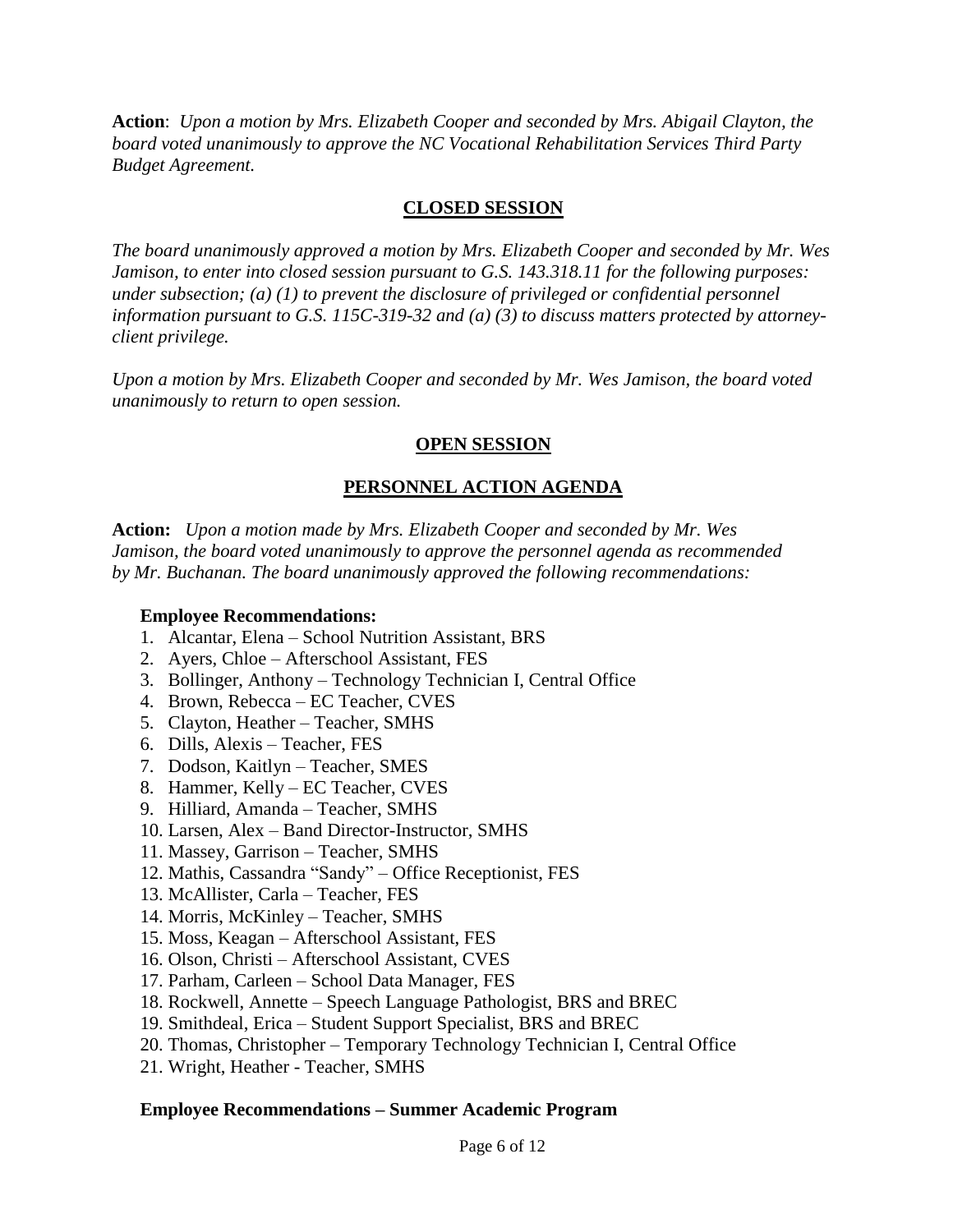- 1. Allen, Laura Summer Academic Program Teacher, FES
- 2. Austin, Kayla Summer Academic Program Occupational Therapist, District
- 3. Ayers, Chloe Summer Academic Program Teacher Assistant, FES
- 4. Barlowe, Rebecca Summer Academic Program Teacher, FES
- 5. Barr, Joanna Summer Program EC Teacher Assistant, FES
- 6. Bowers, Amanda Summer Academic Program Nurse, FES/BR/SMHS
- 7. Brown, Abbey Summer Academic Program Teacher, FES
- 8. Brown, Laura Summer Program McKinney Vento Support, All Schools
- 9. Bryson, Kim Summer Program Teacher, SMHS
- 10. Buchanan, Becky Summer Program EC Teacher Assistant, FES
- 11. Cauley, Cleis Summer Academic Program ESL Teacher, FES
- 12. Clayton, Heather Summer Academic Program Teacher, FES
- 13. Cleaveland, Lisa Summer Program Teacher, FES
- 14. Cleaveland, Mikayla Summer Program Teacher, FES
- 15. Cochran, Trevor Summer Academic Program Teacher Assistant, FES
- 16. Cody, Carley Summer Program Assistant, FES
- 17. Copeland, Heather Summer Academic Program EC Teacher, SMHS
- 18. Cowan, Kheri Summer Program Supervisor, BRS
- 19. Cox, Lora Summer Academic Program Student Support Specialist, FES
- 20. Cox, Rachel Summer Program Speech Language Pathologist, FES, SMHS, BRS
- 21. Crawford, Nancy Summer Academic Program Teacher, FES
- 22. Crisp, Rayna Summer Academic Program Teacher, FES
- 23. Dean, Lisa Summer Academic Program ESL Teacher, FES
- 24. Debord, April Summer Academic Program ESL Teacher, FES
- 25. Dengler, Ty Summer Program Teacher, SMHS
- 26. Dierks, Mary Summer Program McKinney Vento Support, All Schools
- 27. Dills, Alexis Summer Academic Program Teacher, FES
- 28. Dodson, Kaitlyn Summer Program Teacher, FES
- 29. Doolittle, Hannah Summer Academic Program Teacher Assistant, FES
- 30. Fiskeaux, Kim Summer Academic Program Teacher, FES
- 31. Fouts, Amanda Summer Academic Program Teacher, FES
- 32. Foxx, Kieran Summer Academic Program School Psychologist, District PK
- 33. Giles. Petra Summer Academic Program PK Coordinator, District PK
- 34. Haigler, Shirley Melissa Summer Program Teacher, SMHS
- 35. Hammer, Kelly Summer Academic Program EC Teacher, FES
- 36. Hendershot, Sarah Summer Academic Program Teacher, FES
- 37. Holden, Josie Summer Academic Program Teacher, BRS
- 38. Holt, Kristin Summer Program Teacher, SMHS
- 39. Houtzer, Deborah Summer Academic Program Teacher, BRS
- 40. Howell, Wendy Summer Academic Program Teacher, FES
- 41. Howerton, Caleigh Summer Academic Program Teacher Assistant, FES
- 42. Huckabee, Lori Summer Program EC Teacher Assistant, SMHS
- 43. Hunter, Kristal Summer Academic Program Teacher, BRS
- 44. Johnson, Crystal Summer Academic Program Teacher, FES
- 45. Kennedy, Paula Summer Program McKinney Vento Support, All Schools
- 46. Kostak, Abigail Summer Academic Program Teacher, FES
- 47. Longanecker, Crystal Summer Program EC Teacher Assistant, FES
- 48. Macke, Stacy Summer Program McKinney Vento Support, All Schools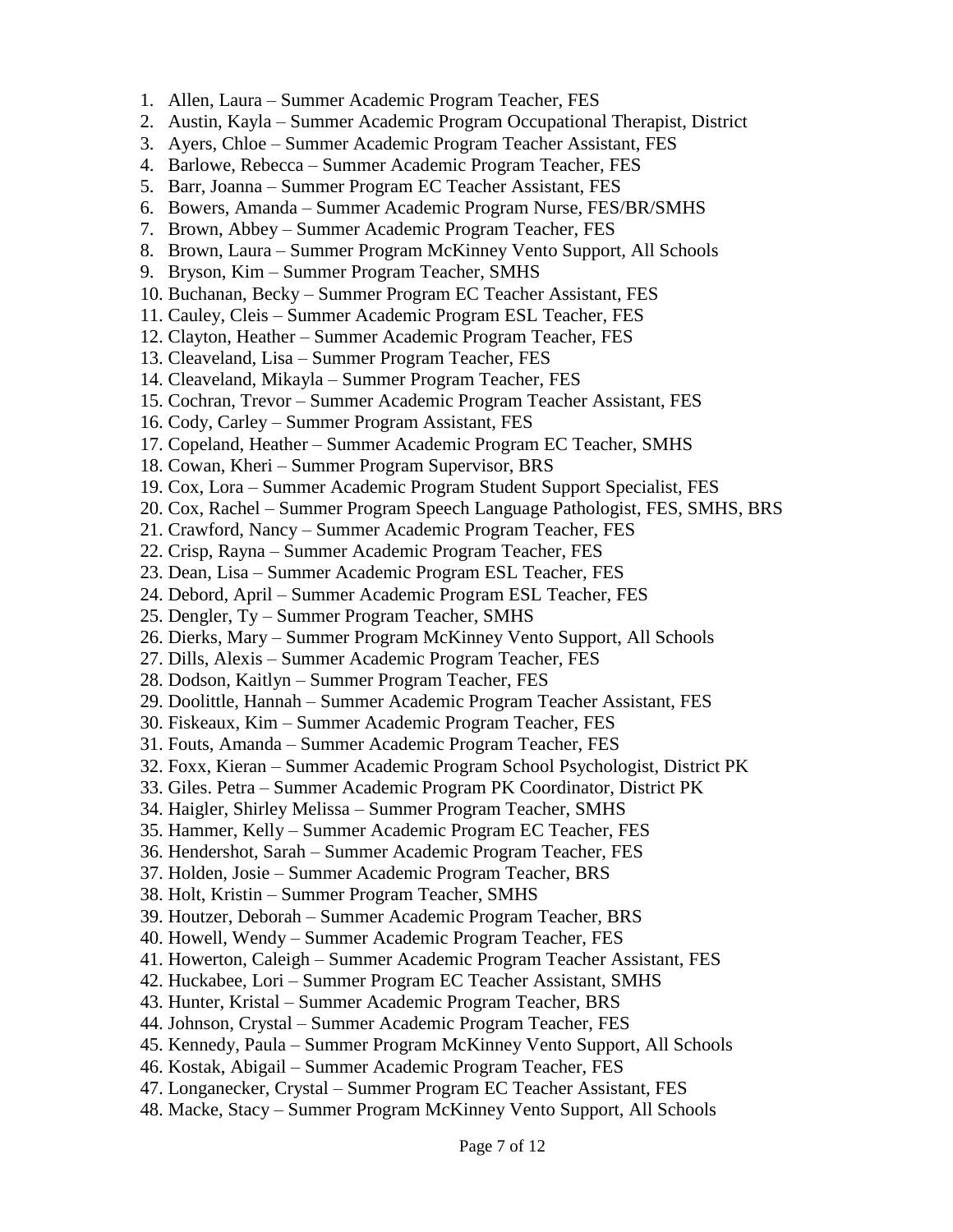49. Manring, Rebecca – Summer Academic Program Teacher Assistant, FES 50. Martin, Jessica – Summer Program Teacher Assistant, FES 51. Martin, Kirstyn – Summer Academic Program Teacher, FES 52. Martinko, Sarah – Summer Program ESL Teacher, BRS 53. Mastrolia, Christy – Summer Academic Program Teacher Assistant, BRS 54. McKee, Jennifer – Summer Academic Program Teacher, BRS 55. McPherson, Adrienne – Summer Academic Program EC Teacher, FES 56. Myers, Sarah – Summer Program EC Teacher Assistant, SMHS 57. Miller, Ashley – Summer Academic Program School Counselor, FES 58. Miller, Carly – Summer Academic Program Teacher Assistant, FES 59. Montesano, Stefani – Summer Academic Program Teacher Assistant, FES 60. Mulligan, Bekah – Summer Academic Program EC Teacher, FES 61. Nordmann, Clare – Summer Academic Program OT Assistant, District PK 62. Olson, Christi – Summer Academic Program EC Teacher Assistant, FES 63. Owen, Tammy – Summer Program EC Teacher Assistant, BRS and BREC 64. Painter, Mikaela – Summer Academic Program EC Teacher, FES 65. Pechman, Rebecca – Summer Academic Program Teacher Assistant, FES 66. Plemmons, Shaunna – Summer Program EC Teacher, FES 67. Pippio, Michelle – Summer Academic Program CNA, BRS 68. Pope, Jeff – Summer Program Teacher, SMHS 69. Powell, Angela – Summer Academic Program Nurse, FES/BRS/SMHS 70. Proffitt, Virginia – Summer Program Teacher, BRS 71. Reece, Gretchen – Summer Academic Program EC Teacher, FES 72. Robinson, Sandra – Summer Program Teacher, FES 73. Rockwell, Annette – Summer Program Speech Language Pathologist, BRS and BREC 74. Sessoms, Todd – Summer Academic Program Teacher, FES 75. Sizemore, Brenda – Summer Academic Program Teacher Assistant, FES 76. Sloan, Patricia – Summer Program EC Teacher Assistant, FES 77. Smithdeal, Erica – Summer Program McKinney Vento Support, All Schools 78. Solesbee, Drew – Summer Academic Program Teacher, FES 79. Stiles, Maria – Summer Academic Program Teacher, FES 80. Swartzwelder, Katie – Summer Academic Program Teacher, FES 81. Watkins, Rebekkah – Summer Academic Program Teacher Assistant, BRS 82. Watkins, Susan – Summer Academic Program Teacher, BRS 83. Watson, Katlin – Summer Academic Program Teacher Assistant, FES 84. Watson, Josh – Summer Program Supervisor, FES 85. Westwood, Nicole – Summer Academic Program Teacher, BRS 86. Whisnant, Holly – Summer Academic Program Supervisor, FES 87. Woodring, Leah – Summer Academic Program CNA, FES 88. Xiong, Rose – Summer Academic Program Teacher Assistant, FES 89. Young, Lyndsi – Summer Program EC Teacher Assistant, FES **Employee Recommendations – Summer Academic Program - Enrichment** 1. Ayling, Leigh – Summer Academic Program Enrichment Teacher, FES 2. Cauley, Jonathan – Summer Academic Enrichment Program Teacher, FES 3. Edmonds, Genia – Summer Academic Program Enrichment Teacher, FES

- 4. Greene, Heather Summer Academic Program Enrichment Teacher, BRS and FES
- 5. Hall, Sarah Summer Academic Program Enrichment Teacher, BRS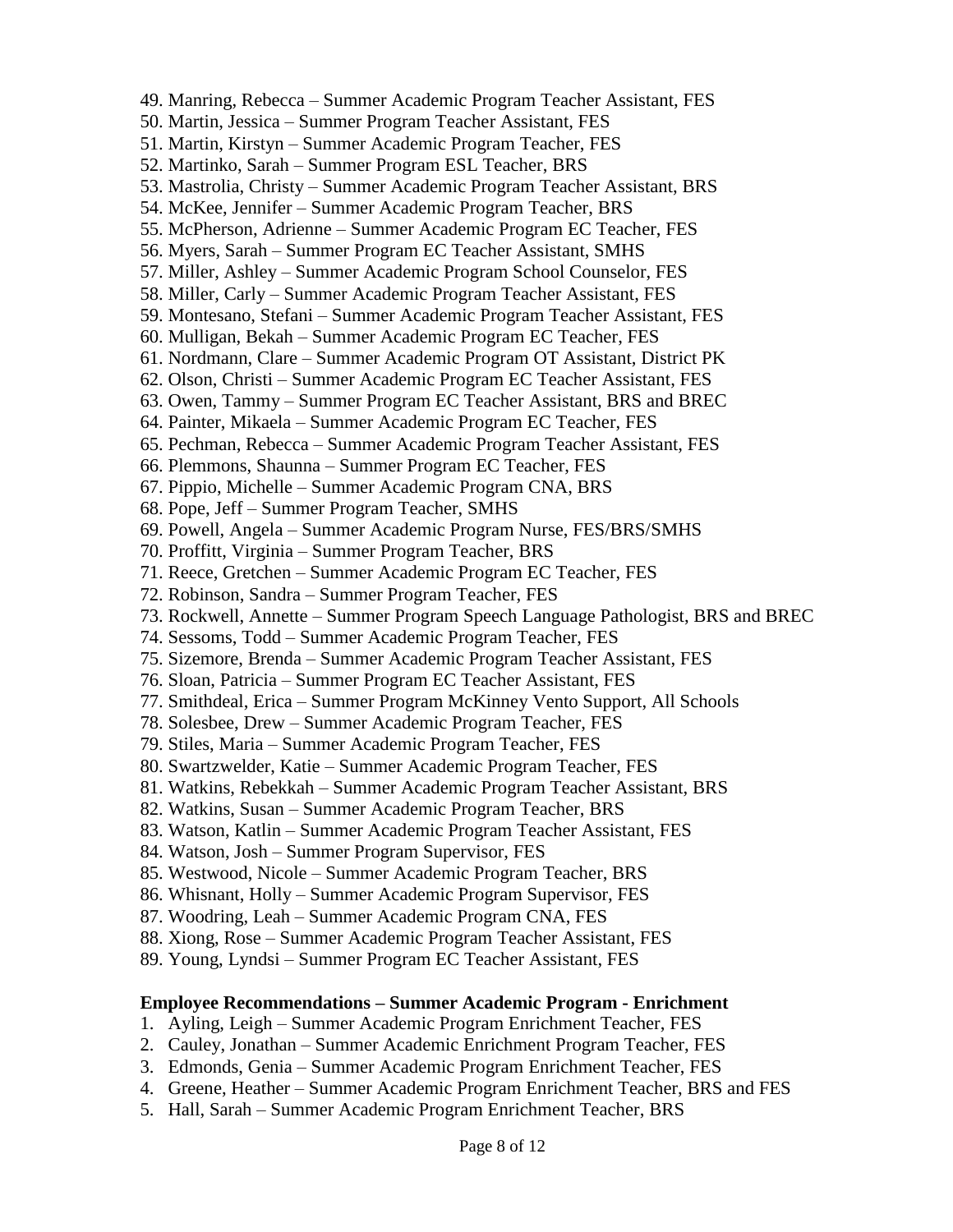- 6. Hudson, Stephanie Summer Program Enrichment Teacher, FES
- 7. Medford, Julia Summer Academic Program Enrichment Teacher, FES
- 8. Moses, Kathryn Summer Academic Enrichment Program, FES
- 9. Steinel, Ashley Summer Academic Program Enrichment Teacher, FES and BRS

#### **Employee Resignations:**

- 1. Bailey, Dr. Kevin Executive Director of Human Resources
- 2. Carter, Rebecca Teacher, CVES
- 3. Clayton, Amber EC Teacher Assistant, SCES
- 4. Cope, Mary Jo Teacher, JCEC
- 5. Cunningham, Brittany Teacher, SMHS
- 6. Doolittle, Hannah Afterschool Director, CVES
- 7. Jones, Eva Drivers Education Instructor, Bus Garage
- 8. Karup, Aimee Student Data Manager, FES
- 9. Matthews, Brooke Instructional Assistant, FES
- 10. Mercier, Anna Teacher, CVES
- 11. Norman, Adrianna Teacher, FES
- 12. Parker, Lindsey Teacher, CVES
- 13. Speir, Ashley Teacher, FES
- 14. West, Heidi Teacher, SMHS
- 15. Westwood, Nicole Teacher, BRS
- 16. Wilson, Stephanie School Nutrition Assistant, BRS
- 17. Young, Eleanor Teacher, BREC

#### **Employee Retirements:**

1. Gentry, Julie – Teacher, SMHS

## **Special Requests:**

1. Pruett, Tonya – Withdrawal of Leave Request

## **Staff, Non-Staff and Returning Coach Recommendations:**

- 1. Ashe, Jimmy Assistant Coach JV Football, SMHS Returning Non-Staff
- 2. Boone, Jerrod Assistant Coach Varsity Football, SMHS Returning Staff
- 3. Boone, Jerrod Assistant Coach Varsity Men's Basketball, SMHS Returning Staff
- 4. Brindley, Ricky Head Coach Varsity Football, SMHS Returning Staff
- 5. Brown, Stephen Head Coach Varsity Men's Soccer, SMHS Returning Staff
- 6. Capps, Zeb Head Coach JV Football, SMHS Returning Staff
- 7. Capps, Zeb Head Coach JV Men's Basketball, SMHS Returning Staff
- 8. Carnes, Scotti Head Coach Varsity Cheer, SMHS Returning Non-Staff
- 9. Dengler, Ty Assistant Coach Varsity Football, SMHS Returning Staff
- 10. Doolin, Ashley Head Coach Varsity Women's Tennis, SMHS Returning Non-Staff
- 11. Dunford, Ollin Head Coach Varsity Women's Basketball, SMHS Returning Non-**Staff**
- 12. Elkins, Brittany Assistant Coach Varsity Boys Soccer, BREC Returning Staff
- 13. Ellsworth, Marissa Assistant Coach JV Women's Basketball, SMHS Returning Non-**Staff**
- 14. Eyler, Jim Assistant Coach Varsity Tennis, SMHS Returning Non-Staff
- 15. Frizzell, Nathan Head Coach Men's Cross Country, SMHS Returning Staff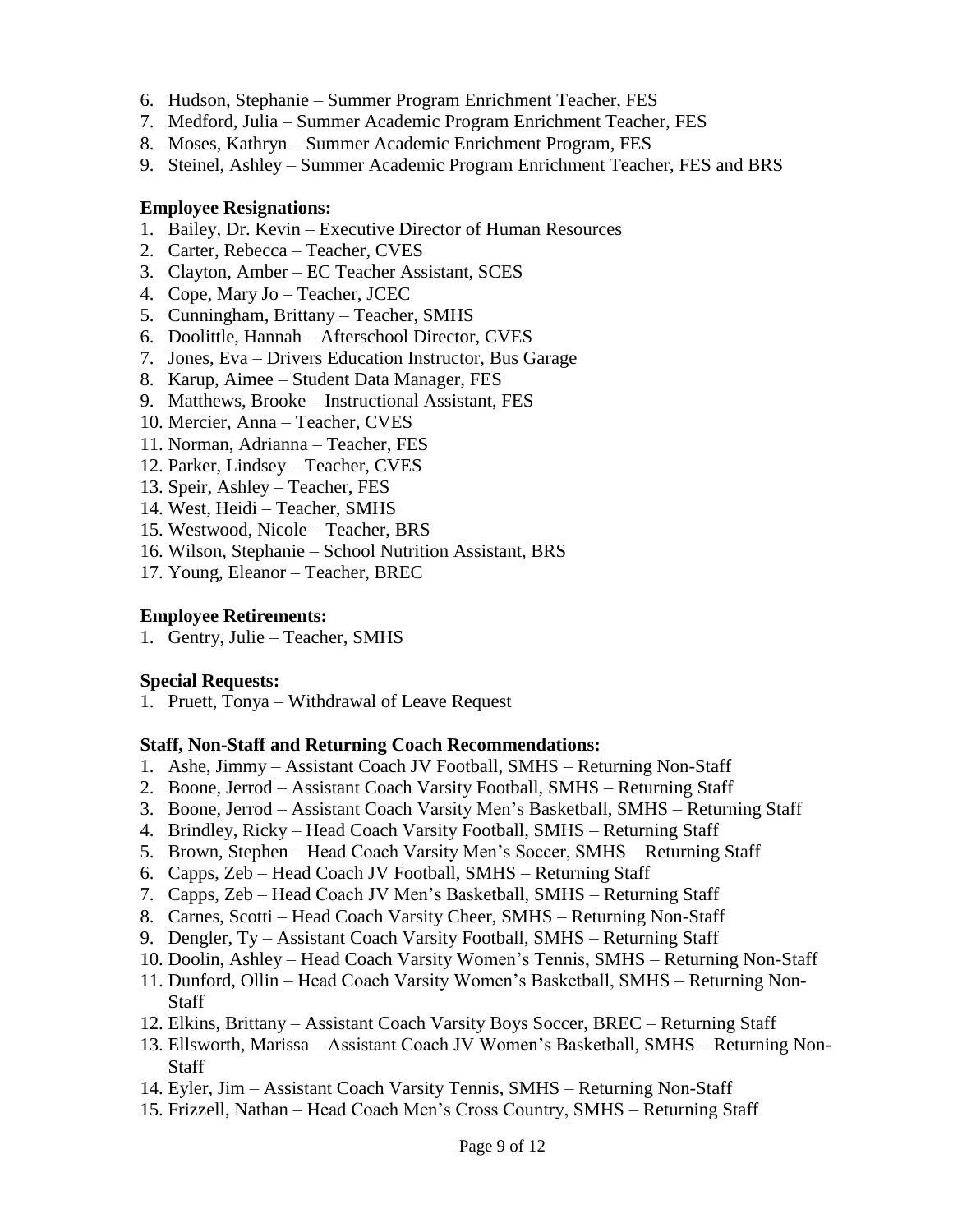- 16. Melvin, Jason Head Coach JV Women's Basketball, SMHS Returning Non-Staff
- 17. Moody, Madison Assistant Coach Varsity Cheer, SMHS Returning Non-Staff
- 18. Moody, Tony Head Coach District Middle School Football, SMHS Returning Non-Staff
- 19. Orr, Kelli Head Coach JV Cheer, SMHS Returning Non-Staff
- 20. Phillips, Adam Head Coach Women's Cross Country, SMHS Returning Staff
- 21. Pressler, Nick Head Coach Varsity Boys Soccer, BREC Returning Staff
- 22. Quinn, Tony Assistant Coach Varsity Football, SMHS Returning Non-Staff
- 23. Reece, Elijah Head Coach Varsity Boys Basketball, BREC Returning Staff
- 24. Roberson, Lane Assistant Coach District MS Football, SMHS Returning Non-Staff
- 25. Roberson, Mark Assistant Coach District MS Football, SMHS Returning Non-Staff
- 26. Schenk, Hailey Assistant Coach JV Cheer, SMHS Returning Non-Staff
- 27. Shuler, Pam Assistant Athletic Director Sprint, SMHS Returning Staff
- 28. Steinel, Ashley Head Coach Varsity Volleyball, BREC Returning Staff
- 29. Williams, Shane Assistant Coach Varsity Football, SMHS Returning Staff

#### **Administrator and Director Contract Renewals:**

- 1. Cook, Jill
- 2. Dills, Laura
- 3. Kantz, Kathryn
- 4. Treadway, Mike
- 5. Watson, Jason

#### **Teacher Contract Renewals:**

#### **Board of Education**

1. Crews, Meagan

#### **Blue Ridge Early College**

- 1. Accardo, Nicholas
- 2. Clare, Reanna
- 3. Kennedy, Paula
- 4. Lanford, Gerald
- 5. Reece, Elijah
- 6. Sudia, Lee
- 7. Winston, Amy

## **Blue Ridge School**

- 1. Holden, Josie
- 2. Reece, Gretchen
- 3. Schrader, Kristin
- 4. Smithdeal, Erica
- 5. Steward, Donna

## **Cullowhee Valley Elementary School**

- 1. Algeo, Melissa
- 2. Boaz, Brittany
- 3. Boughman, Kimberly
- 4. Brown, Abbey
- 5. Fritts, Kristin
- 6. Kostak, Abigail
- 7. Pierce, Joshua
- 8. Pitcher, Beth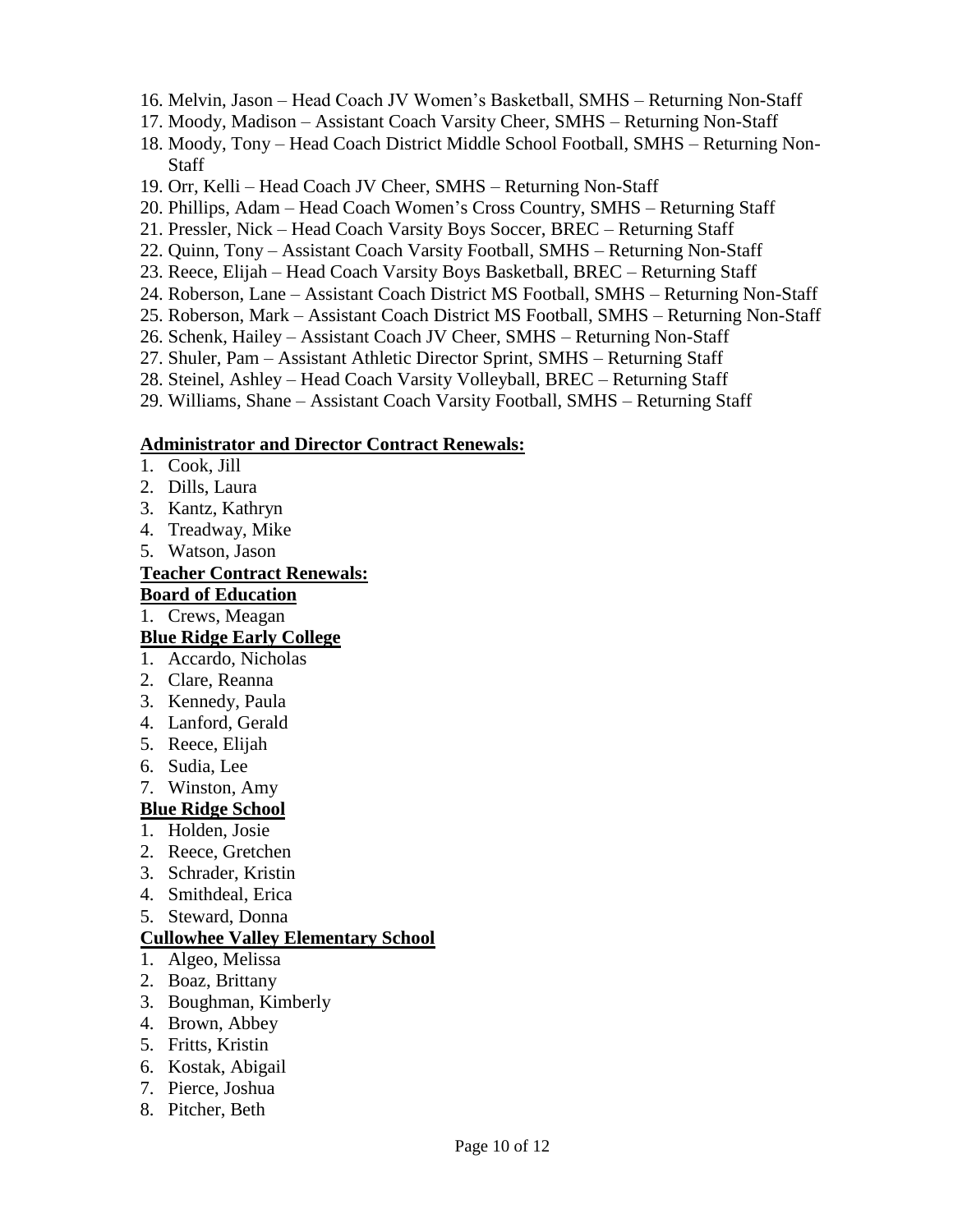- 9. Pollack, Brad
- 10. Smyrl, Joshua
- 11. Walawender, Cassandra

#### **Fairview Elementary School**

- 1. Barlowe, Rebecca
- 2. Crawford, Nancy
- 3. Derks, Mary
- 4. Geary, Erika
- 5. Greene, Heather
- 6. Martin, Kirstyn
- 7. Montieth, Kathryn
- 8. Mulligan, Tyler
- 9. Pressley, Sara
- 10. Sullivan, Hannah
- 11. Thompson, Julie

## **Jackson Community School**

- 1. Dills, Monica
- 2. Gilchrist, Marjorie
- 3. Hardin, Benjamin
- 4. McCoy, William

#### **Jackson County Early College**

- 1. Fonseca, Amanda
- 2. Hallman, Sabrina

## **Scotts Creek Elementary School**

- 1. Callaway, Molly
- 2. Copeland, Heather
- 3. Gunter, Gertrude
- 4. Irons, Tiffiney
- 5. Jones, Krista
- 6. Long, Michelle
- 7. Martin, Hannah
- 8. Medford, Sydney
- 9. Medford, Julia
- 10. Powell, Grace
- 11. Queen, Mackenize
- 12. Trempe, Andrea

## **Smokey Mountain Elementary School**

- 1. Brower, Brittany
- 2. Brown, Sadie
- 3. Cherry, Gina
- 4. Cox, Rachel
- 5. Miller, Scott
- 6. Phillips, Trina
- 7. Sink, James

## **Smoky Mountain High School**

- 1. Berryhill, Suzanne
- 2. Boone, Jerrod
- 3. Brindley, Richard